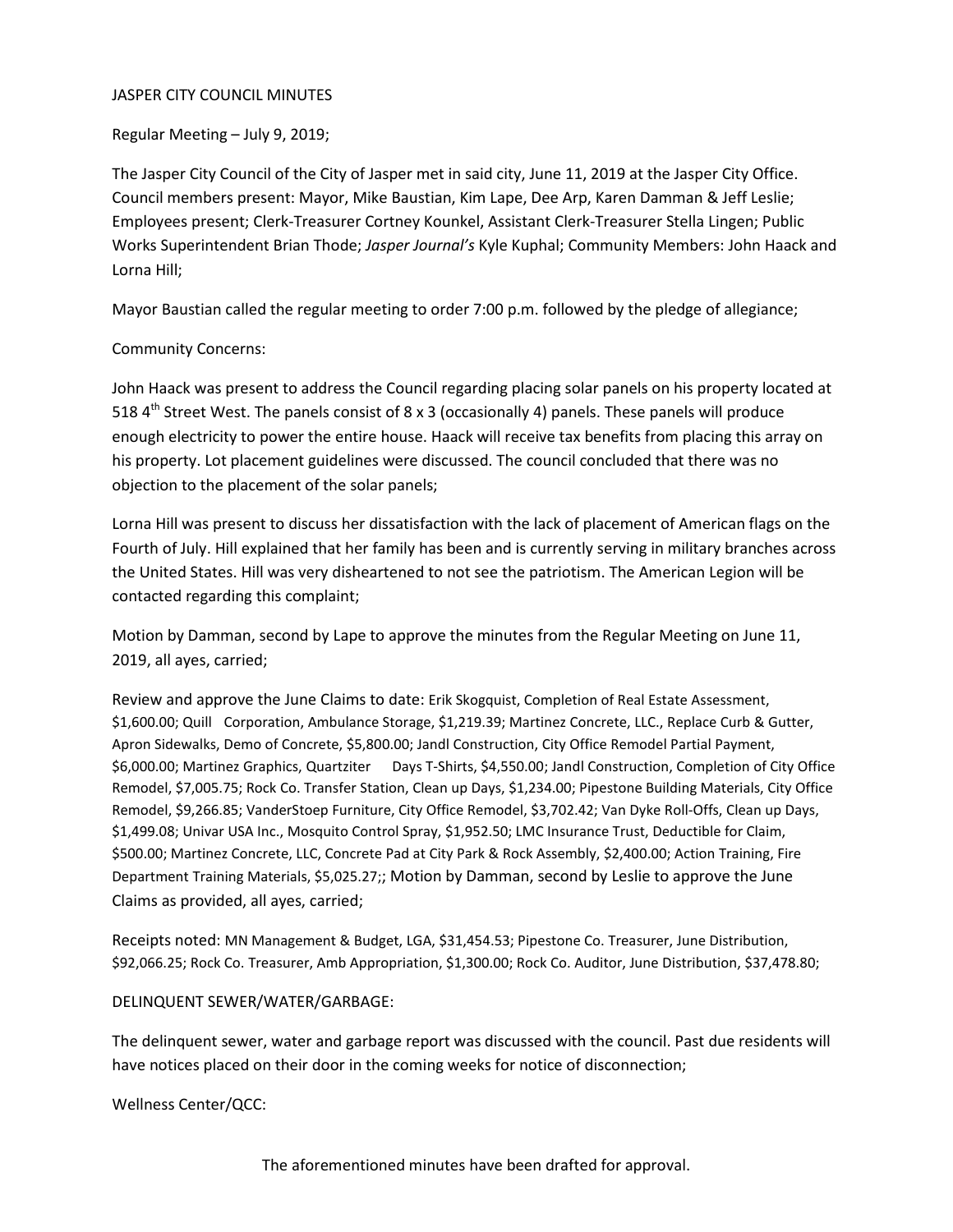Kounkel has been in contact with Southwest Health and Human Services about placing a daycare in the former preschool room. SWHHS is advising the city to rent out the room for the proposed daycare instead of the city being the sole license holder. The State Fire Marshall will be completing an inspection in the coming weeks;

Reggie Gorter, AMP representative, will be renewing their contract with the City of Jasper for 3 additional months. Monthly rental fee has been increased to \$200.00. Motion by Damman, second by Arp to renew a three month contract with AMP for the rental of Classroom 3 in the Quartziter Community Center, all ayes, carried. Contract will be reviewed in September 2019;

## NEW BUSINESS:

The interest forms for the home improvement grants through Developmental Services, Inc. have been mailed to Jasper residents;

LMCIT recently visited with the city. Recommendations were provided for the council and will be considered;

League of MN Cities Members' Dues have increased for the 2020 calendar year;

The Council was presented with the most recent MN State Demographic Study;

# OLD BUSINESS:

# PUBLIC WORKS REPORT:

Two land use permits were issued during the month of June. Jason Madtson, 200 Prospect Avenue has built a new garage while David Smith of 511  $4<sup>th</sup>$  Street West in moving in a wood frame shed;

Thode informed the Council that they may want to look into passing a solar panel ordinance in the near future. The city currently does not have one and solar panels are becoming more and more popular;

The Quarry Access Street was discussed. Mayor Baustian and Thode met with representatives from the Quarry regarding the dire conditions of the road. The representatives are looking into making another road that leads directly from the Highway so city streets would not be used. The Quarry has offered to put gravel on the road and leave it that way for this time;

FEMA has programs available to help with the repair of streets caused by frost boils. A predicted number of sites will be available at the July council meeting;

The Public Works Department obtained the new lawn mower. Everything is working great;

Thode mentioned that the individuals, who run the Lunch Shack, have questioned whether they could use the electricity at the city park when they pull into town on Tuesday evenings. The Lunch Shack has even offered to pay the electric bill. The electric bill runs around \$25 a month. Anything over \$25, the Lunch Shack will be responsible for;

ITEMS ANYONE WANTS TO ADD TO THE AGENDA: